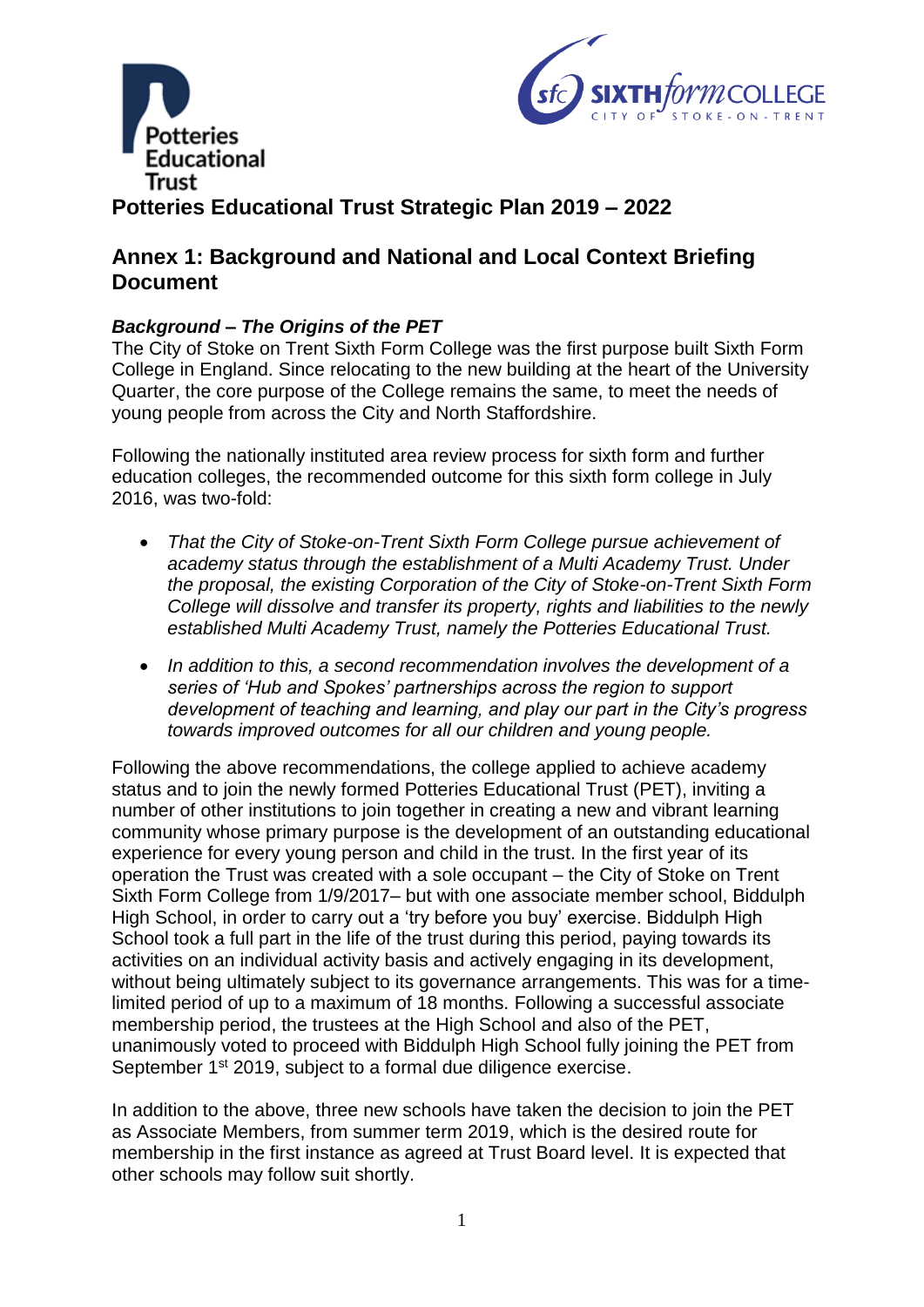



## *The Scope and Structure of the Strategic Plan*

The scope of the Strategic Plan is to embrace the activity of both the Sixth Form College and schools within the PET, over a three year time period, giving an overarching strategic direction for all within the Trust, interpreted for each institution's individual context.

In the above context, the Strategic Plan is a development of the new kind of strategic document for the college created in 2017, incorporating both the strategy for the 16- 19 academy, Biddulph High School, other new Associate Members and the PET as a whole. In this continuing transition phase for the MAT, whilst schools are joining us, there will be a single integrated document for simplicity's sake, but as more join each organisation will have a separate plan that links in with the over-arching version. This will typically be an academy development plan or similar with a lifespan of one academic year that is updated annually. It may also include further strategic documents relating to specific issues within that academy.

It is also worthwhile stating that the Strategic Plan has been developed in a time of considerable turbulence for the entire public sector and in particular education. Constant curriculum change, at times chaotic in nature, combined with radically falling real terms finances (once rising costs have been factored in), place large burdens on every school and college. The revised school funding formula appears set to hurt some of the most vulnerable children in society, despite some government relief in 2017-18 and again in 2018-19, and is thus a core concern for the PET in meeting this challenge. Nevertheless, as a Trust we remain optimistic and proactive in achieving our aims despite these challenges – but we must be ever more creative and persistent in our approach and in not compromising our cherished core values.

As previously stated, the Strategic Plan sets the direction of travel for the PET and the institutions within it over the next 3 years. It describes the opportunities for the college, schools and the Trust to continue to play a leading role in supporting young people to develop the skills and attributes required to meet regional and national needs. It also seeks to describe our mission as a still young Trust, with particular reference to the uniqueness regionally of the PET with the sixth form college and Biddulph High School as founder members. All within the PET have a continuing focus in developing a holistic education, a sense of aspiration and ambition for our own students and more widely across the region, and to be a catalyst for positive educational change. Each institution added over time will have their own unique set of priorities that nevertheless seeks to achieve the same broad aims outlined above.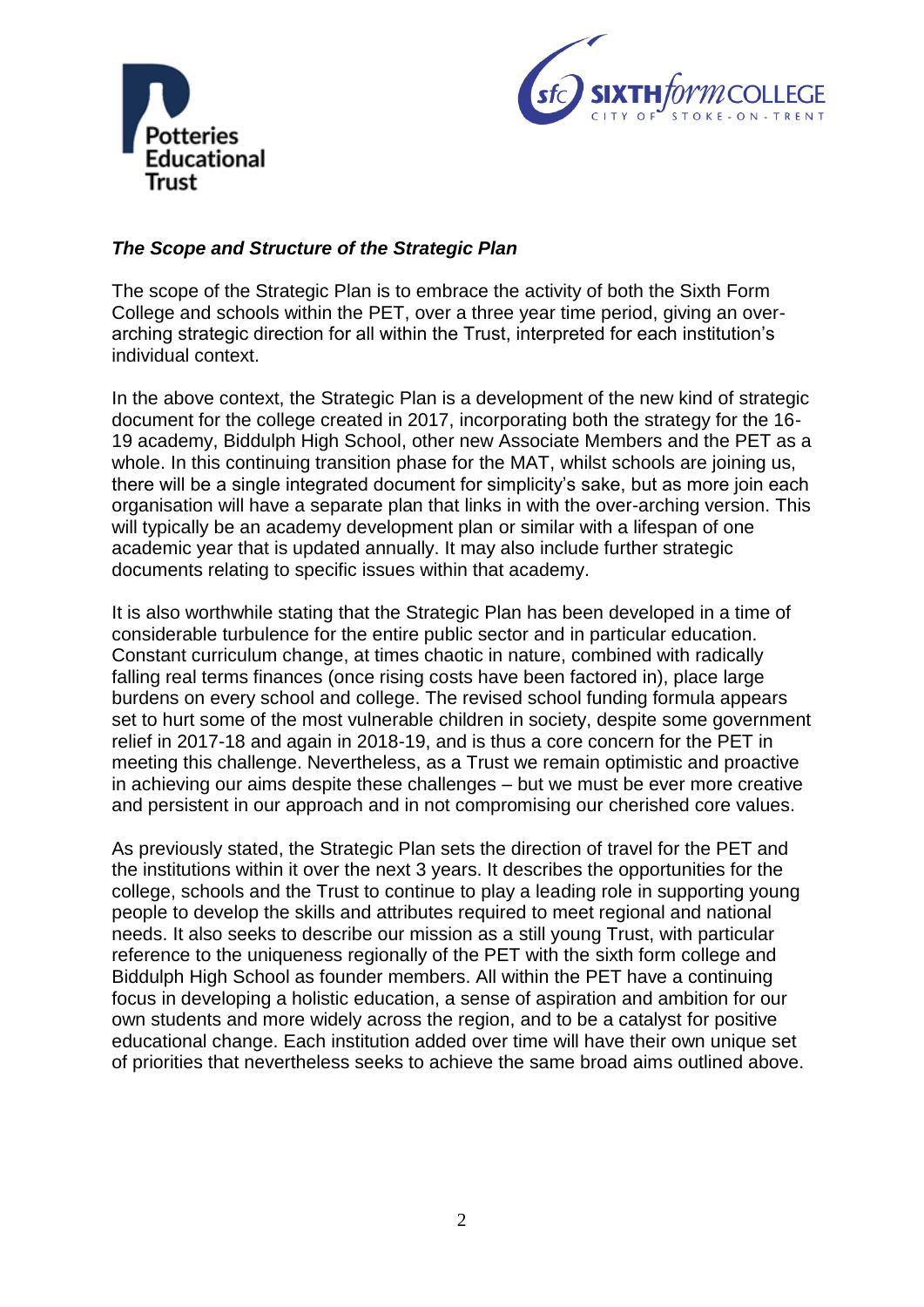



## *What is the Strategic Plan?*

The Strategic Plan sets the direction of travel for the PET and its institutions, describing a culture of innovative change and a range of new opportunities covering the next three years. It is a statement of our priorities and ambition, but it is neither a prescriptive nor exhaustive list, as it must be responsive to national and local change. It should be regarded as a description of the main terms of a renewed contract between the PET, the College, each school within the Trust, and all of its stakeholders.

The Strategic Plan sets out our intentions and allows them to be measured and checked so we can assess our progress against the targets we agree. The Plan will be reviewed and changed as events unfold and new challenges and opportunities emerge. It is therefore both a statement of intent and a key management tool; moreover it is the blueprint for leading and managing change.

The plan itself will be monitored in a variety of ways through:

- Annual Development Plans of the college and each school, including quality improvement plans for teaching and learning. The Annual Development Plans have been developed in order to deliver the Strategic Ambitions of each institution within the PET, mapped to the aims of the Trust, by focusing on the actions that need to be taken in-year to achieve the targets over time. Similar plans will be commissioned as each new school joins the PET – in the main these will utilise existing development plans mapped to PET strategic aims.
- PET governance structure of local governing body and associated subgroups, Trust sub-committee and trustee oversight.
- Individual senior leadership teams and the heads/principals group

An important part of the success of the Strategic Plan is its flexibility and responsiveness to changing circumstances – the aim is to have a living document that is clear in the both the PET's and schools' and college's aims, proactive in anticipating national and local changes of circumstances and succinct enough to be deliverable and owned by all.

The annual development plans for each academy are mapped against the Trust Strategic Ambitions and aim to work towards the Trust's aims in-year. Whilst the overarching Strategic Plan is a 3 year document, the annual development plans set out short term actions to achieve the 2020 vision. As the plan overall relates to the time period 2019-2022, in some cases these vision statements have been adjusted where relevant beyond 2020.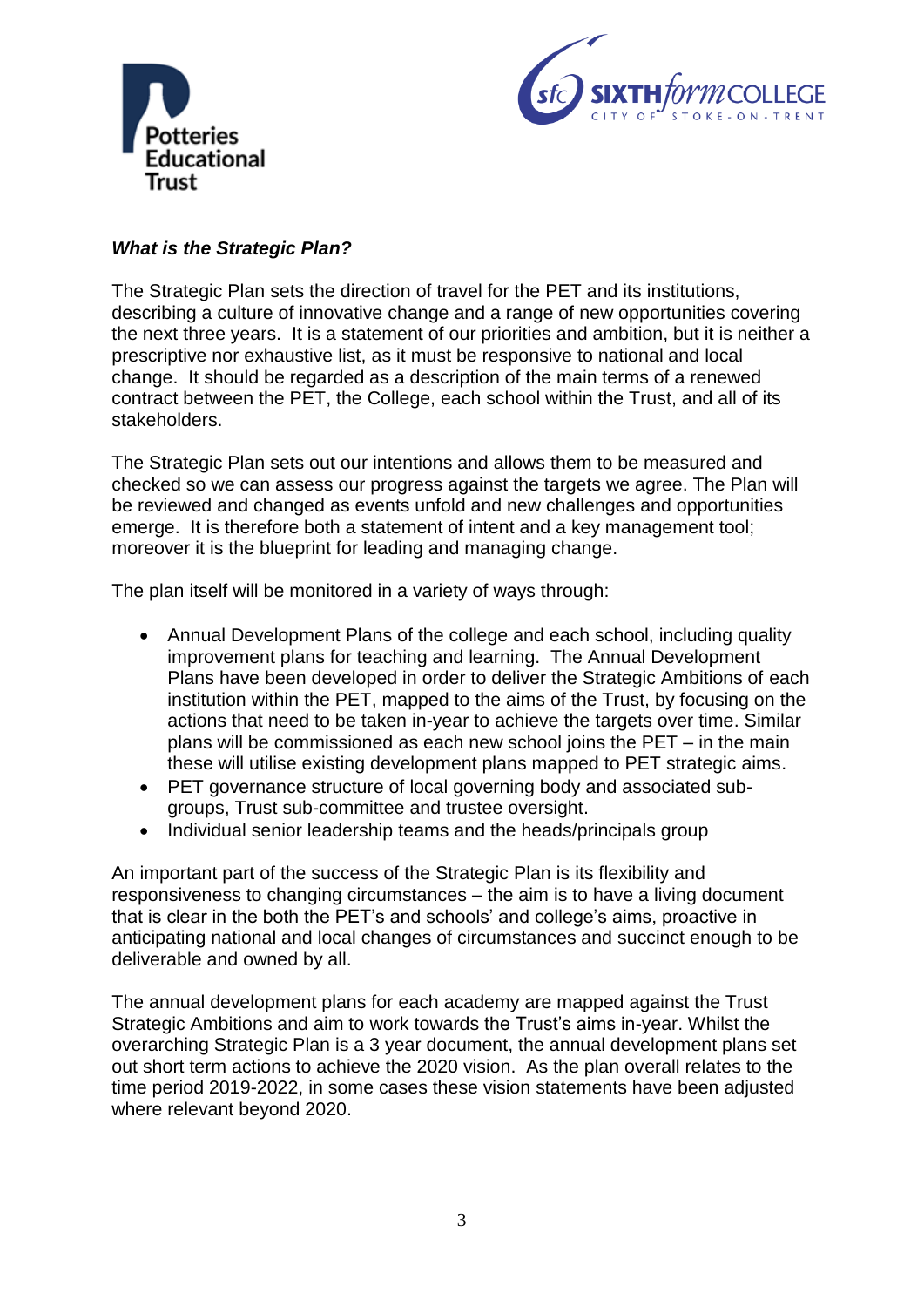



## *Listening to Students, Staff and Stakeholders*

It is important to note that whilst at this stage the primary consultation regarding the plan has been with college stakeholders as well as Biddulph High School, this will evolve over time to include all within the Trust. Thus, as schools join the PET, staff, students and governors as well as parents and the local communities they serve, will all be consulted about the over-arching Strategic Plan and have the opportunity to make an important contribution to its creation and ongoing development.

A particularly important part of this process is the annual strategy away day for all within the PET to focus on key aspects of the plan, adjusting as needed and setting a clear direction for senior leaders and the CEO.

During 2018-19 there has been and will continue to be extensive consultation with Biddulph High School and with schools that joining the PET as Associate Members regarding the elements of the plan and adjustments to proposed actions and subtasks and themes. Staff and students have also been consulted, enabling a full reflection in the plan of the opinions of our learning community.

Key external stakeholders have been consulted through small group and one to one meetings. The PET will continue to raise its profile within the local community through a wide network of Hub and Spokes partnership working. At the same time, the PET will ensure that each institution and the Trust as a whole, consults with stakeholders relevant to each organisation. Thus for example a primary school needs to carefully take into account the views of any nursery that might feed into the school.

This Strategic Plan expresses the sense of commitment that continues to be strongly articulated in thinking through each school and college's role and our ambition for the children and young people of the area as we enter a new phase within the PET which we have established and now look to join.

A copy of the final Strategic Plan will be made available on school and college web sites, and also that of the PET.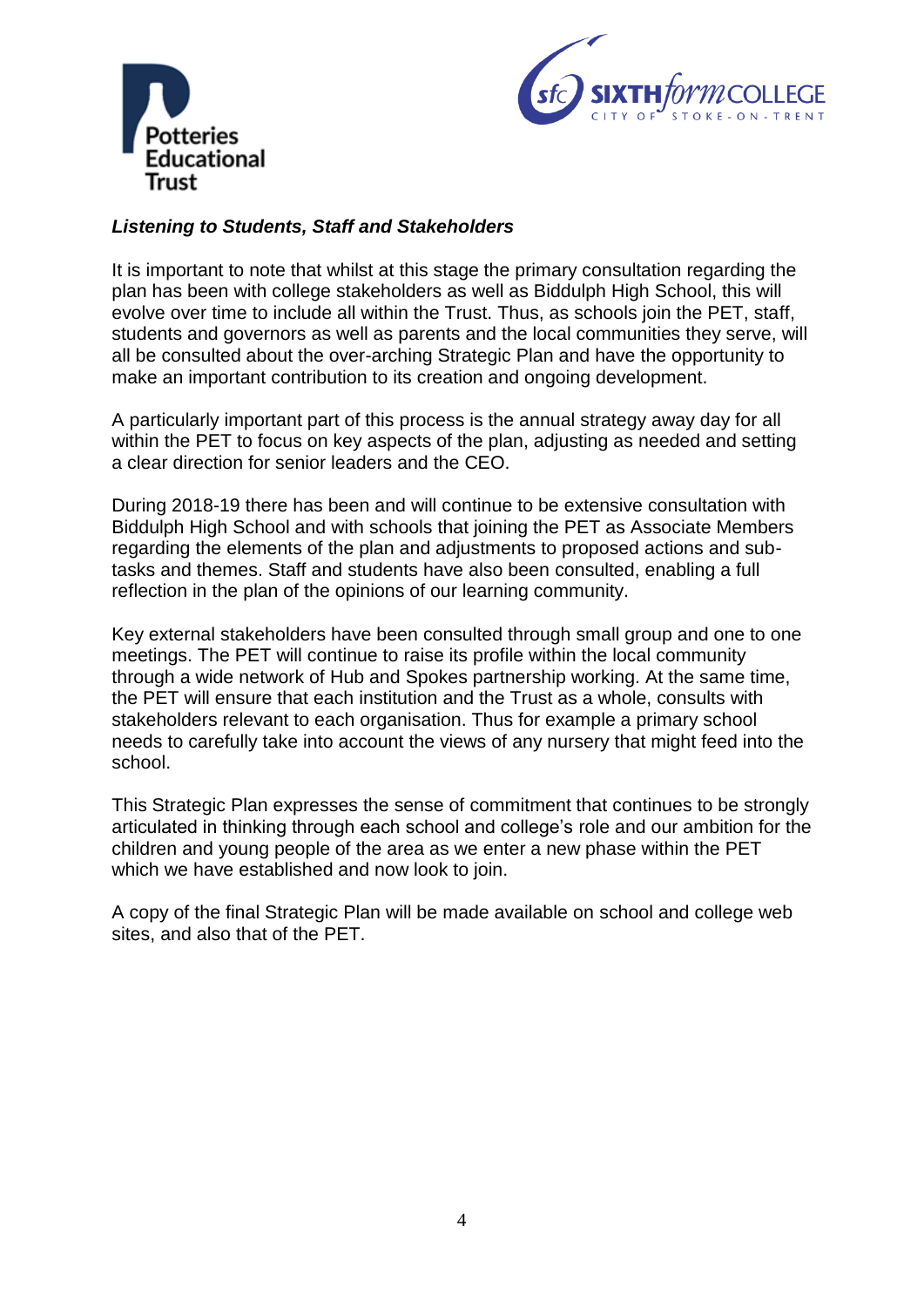



## *Background – The Education Sector*

The development of this new Strategic Plan has taken place at a time of considerable change within the education sector (this phrase has been relevant in each of the past 5 plans!). A major new Ofsted framework is due to begin on September 1<sup>st</sup> 2019, taking inspection in a new and probably largely positive direction, with a key focus on the curriculum – its intent, implementation and impact.

Curriculum change continues to bed down with the last wave of revised GCSE and A level qualifications being examined under the new specification this summer, as well as the new BTEC qualifications having their second round of examinations. The revised primary curriculum also continues to bed down with its higher difficulty levels in relation to national testing. As indicated below, the ongoing financial strangling of the education sector combined with the challenge of new curriculum implementation, staffing shortages and navigation through the choppy waters of the world of MAT membership for schools all present stresses on the system.

Despite the changes within the sector and the challenges presented below, the vision of the Trust and its partners will continue to support the direction of education in the area. As a group of organisations, the Trust, and Hub and Spokes partners wish to positively influence the future of education in the City and surrounding area.

Current national government and regional schools commissioner thinking regarding MATs, is that they are the key drivers for quality improvement in a self-improving system. This places a very important role on these structures and the addition now of sixth form colleges to the dynamic (one third of all SFCs are academising and setting up Trusts) gives much needed increase in capacity to deliver improvements according to government ministers, Lord Agnew in particular. At the same time, the Regional Schools Commissioners are looking towards amalgamation of the multiplicity of small MATs which currently exist, over a period of the next 2 or 3 years.

This above RSC thinking creates a challenge for the PET in positioning ourselves and choosing future partners. If we remain too small there will be considerable pressure to expand/join with other trusts, and so we must take our destiny in our own hands now and plan for sensible growth as indicated elsewhere in the strategic plan. We need also to develop close working relationships with the other local Trusts in order to help further realise some of the RSC's ambitions, but in a collegiate rather than formal governance relationship. Thus the now developed three year plan between the PET and United Endeavour Trust is an important milestone that enables close cooperation between Trusts, especially in teaching and learning as well as progression. It also helps secure more future students for the PET as well as providing future opportunities for joint tendering etc. Other such relationships will be explored over time.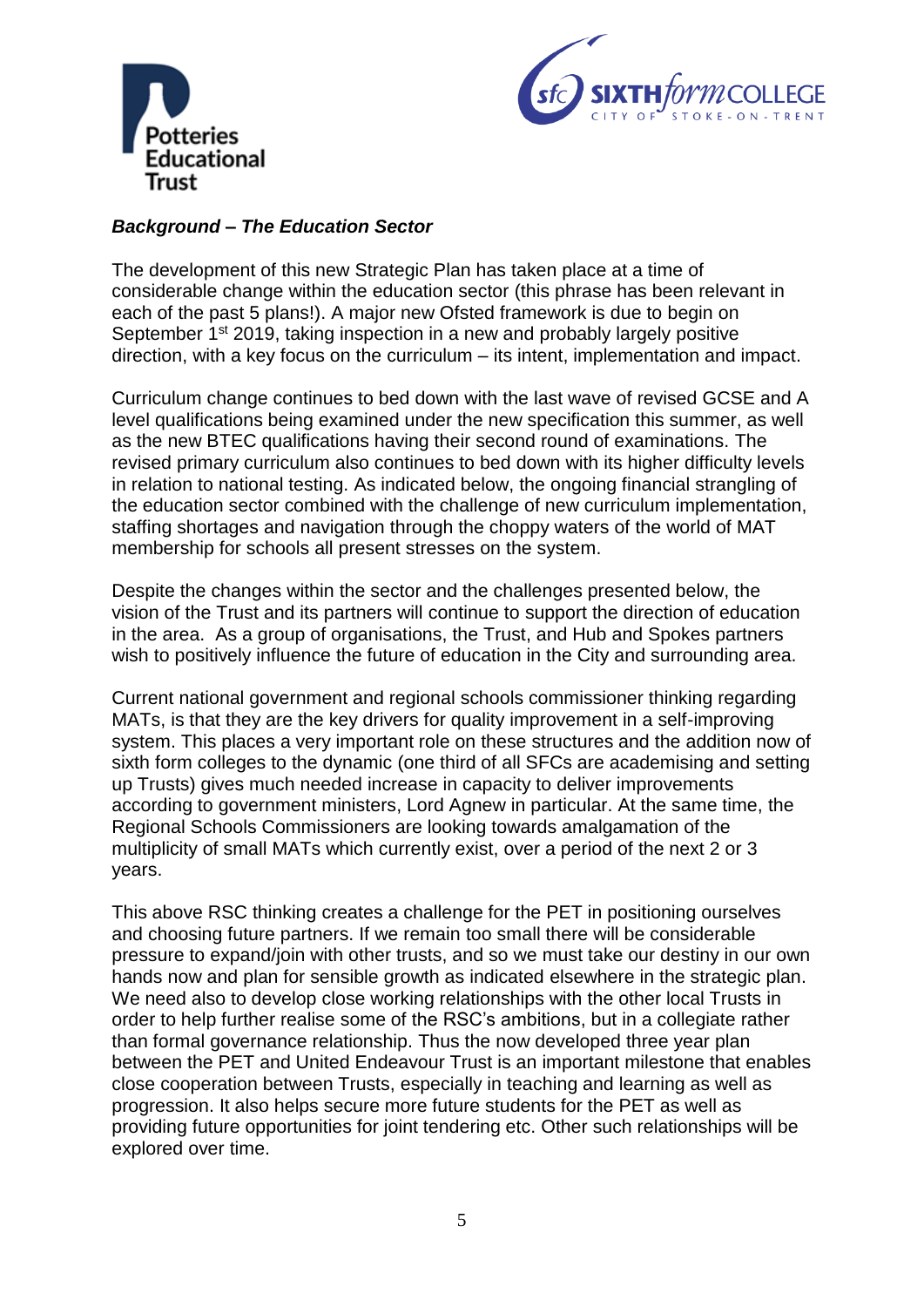



The changes to the entire national curriculum provision from the primary phase upwards, together with continued reductions in public finances provide both challenges and opportunities. The upcoming implementation of the T level qualifications, piloted within the PET, provides a useful opportunity to shape this new type of course in the way we would wish to see it work. At the same time, whilst being qualifications of value, there is real pressure from ministers to replace BTEC courses entirely or mostly with T levels over a period of time. Whilst the entire sector is fighting this retrograde step, we must nevertheless position ourselves to be ready to smoothly move from one system to the other if necessary – bringing on board more T level qualifications each year as they become available and in line with the academic students and ethos of the PET. Of course at Key Stage 4 this provides a further transition challenge into the future in preparing young people to progress onto T level qualifications which don't exist pre 16 at level 2.

BREXIT will also create its own issues for the public sector if the suggested resultant worsening in national finances are realised. What is also troubling regarding BREXIT is the revelation that around one third of all DfE officials have been moved for a period of months to the BREXIT department to deal with the transition phase.

Recent Ofsted judgements about the improving progress of children in City schools have been much more positive, although raw achievement remains low by any national standard. At the same time the citywide mathematics improvement plan – the Mathematics Excellence Partnership – shortly to be matched by one in science and in English, with Opportunity Area support, show the appetite of SASCAL to recognise and solve its own problems. The College and the PET are well-placed to play a key role in helping these improvements to be achieved.

The Opportunity Area initiative in Stoke on Trent is now halfway through its three year course and a series of projects are just beginning, many led by PET staff. There is a clear opportunity here to make a positive impact on the region and for our children and young people. At the same time, there is always a risk that we fail to achieve the demanding targets of each project, leading to reputational or financial impact. This is why close management of these projects is so important.

Other recent political developments include a focus on off rolling and exclusions in schools and there is evidence that the next phase of inspections will judge these things very harshly. It is thus important that as a PET we take a principled stand that we will all endeavour to keep our students with us, to do all we can to support their progress at school or college as well as keeping them safe, happy and fulfilled.

Another issue in the news has been the salaries of CEOs and other Trust employees. Lord Agnew has personally written to each Trust Chair where the CEO earns in excess of £150,000 or where two Trust employees each earn over £100,000 expressing concern about the fact that this potentially sucks resources away from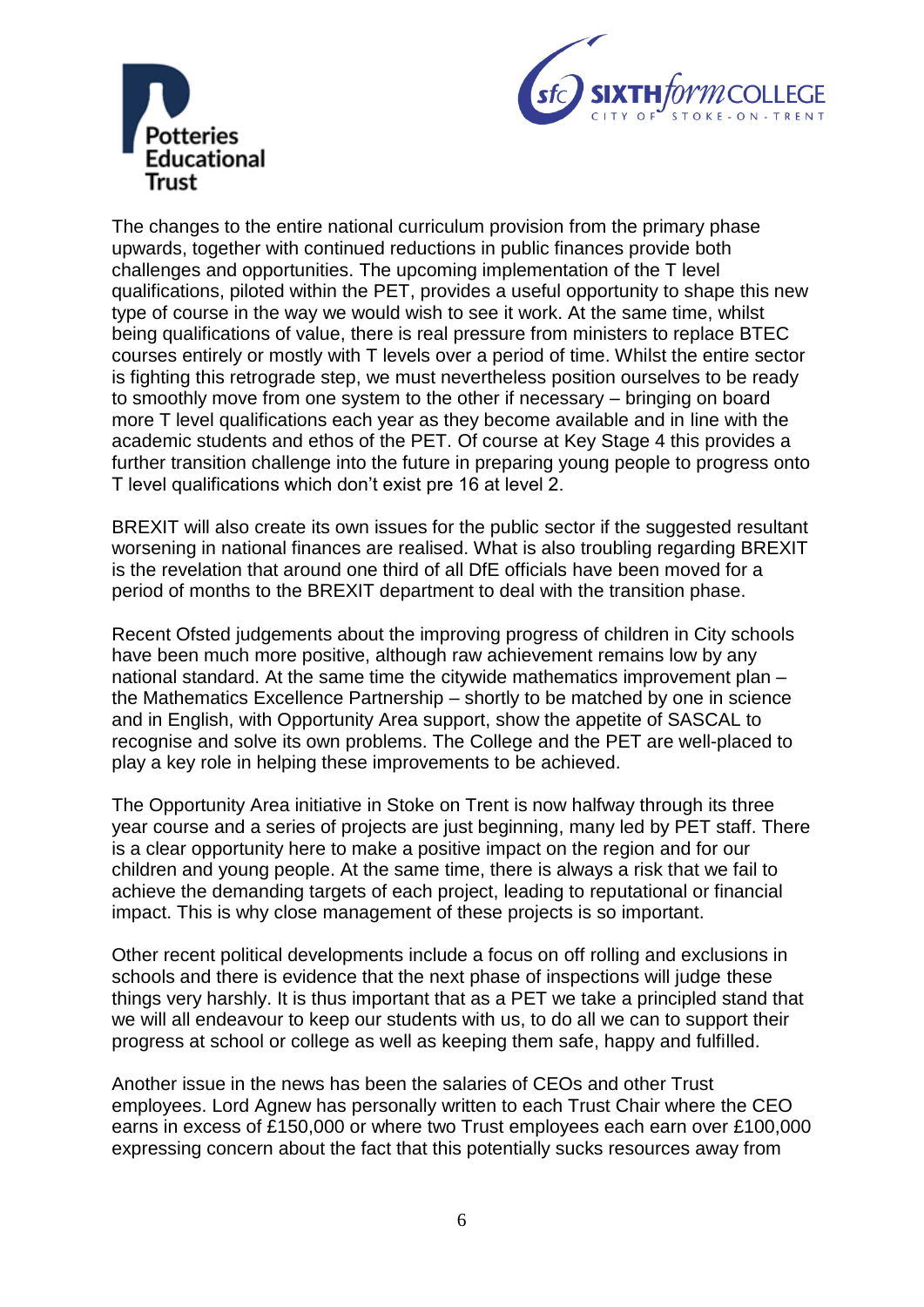



the children. As CEO I fully support Lord Agnew's actions and we must as a PET avoid this kind of behaviour in my view.

Overall, each college and school, together with the Trust as a whole need to recognise and respond to the rapid pace of change whilst maintaining a clear and unshakeable commitment to our core under-pinning values.

#### *Challenges and Opportunities*

Some of the challenges and opportunities across the area are as follows:

• Levels of deprivation in the City are high, the  $13<sup>th</sup>$  most deprived local authority on the most recently available 2015 index of multiple deprivation, with 30% of its neighbourhoods in the bottom 10% of all wards nationally:

Table 3: The 20 local authority districts with the highest proportion of their neighbourhoods in the most deprived 10 per cent of neighbourhoods nationally on the Index of Multiple Deprivation 2015, and change since the 2010 Index

|                                                                                                                                                                                                                                                                       | <b>IMD 2015</b> |      | <b>IMD 2010</b> |      |                                            |
|-----------------------------------------------------------------------------------------------------------------------------------------------------------------------------------------------------------------------------------------------------------------------|-----------------|------|-----------------|------|--------------------------------------------|
|                                                                                                                                                                                                                                                                       | N               | %    | N               | %    | Percentage<br>point<br>change<br>from 2010 |
| Middlesbrough                                                                                                                                                                                                                                                         | 42              | 48.8 | 41              | 46.6 | 2.2                                        |
| Knowsley                                                                                                                                                                                                                                                              | 45              | 45.9 | 45              | 45.5 | 0.5                                        |
| Kingston upon Hull                                                                                                                                                                                                                                                    | 75              | 45.2 | 70              | 42.9 | 2.2                                        |
| Liverpool                                                                                                                                                                                                                                                             | 134             | 45.0 | 148             | 50.9 | $-5.9$                                     |
| <b>Manchester</b>                                                                                                                                                                                                                                                     | 115             | 40.8 | 118             | 45.6 | $-4.8$                                     |
| Birmingham                                                                                                                                                                                                                                                            | 253             | 39.6 | 251             | 39.2 | 0.4                                        |
| <b>Blackpool</b>                                                                                                                                                                                                                                                      | 36              | 38.3 | 35              | 37.2 | 1.1                                        |
| Nottingham                                                                                                                                                                                                                                                            | 61              | 33.5 | 45              | 25.6 | 7.9                                        |
| <b>Burnley</b>                                                                                                                                                                                                                                                        | 20              | 33.3 | 20              | 33.3 | 0                                          |
| <b>Hartlepool</b>                                                                                                                                                                                                                                                     | 19              | 32.8 | 21              | 36.2 | $-3.4$                                     |
| <b>Bradford</b>                                                                                                                                                                                                                                                       | 101             | 32.6 | 94              | 30.6 | 2.0                                        |
| <b>Blackburn with Darwen</b>                                                                                                                                                                                                                                          | 28              | 30.8 | 31              | 34.1 | $-3.3$                                     |
| Hastings                                                                                                                                                                                                                                                              | 16              | 30.2 | 15              | 28.3 | 1.9                                        |
| Stoke-on-Trent                                                                                                                                                                                                                                                        | 48              | 30.2 | 50              | 31.3 | $-1.1$                                     |
| <b>North East Lincolnshire</b>                                                                                                                                                                                                                                        | 31              | 29.2 | 27              | 25.2 | 4.0                                        |
| Salford                                                                                                                                                                                                                                                               | 43              | 28.7 | 47              | 32.6 | $-4.0$                                     |
| Rochdale                                                                                                                                                                                                                                                              | 38              | 28.4 | 35              | 25.9 | 2.4                                        |
| Pendle                                                                                                                                                                                                                                                                | 16              | 28.1 | 17              | 29.8 | $-1.8$                                     |
| Halton                                                                                                                                                                                                                                                                | 21              | 26.6 | 21              | 26.6 | 0.0                                        |
| <b>Great Yarmouth</b>                                                                                                                                                                                                                                                 | 16              | 26.2 | 13              | 21.3 | 4.9                                        |
| Note: Based on all neighbourhoods i.e. Lower-layer Super Output Areas (LSOAs). Due to<br>boundary changes, the numbers of LSOAs should not be directly compared across the Indices<br>of Deprivation 2015 and 2010; changes are measured as percentage point changes. |                 |      |                 |      |                                            |

Hastings and Stoke-on-Trent are equally ranked as 13<sup>th</sup> most deprived on this measure according to the 2015 Index.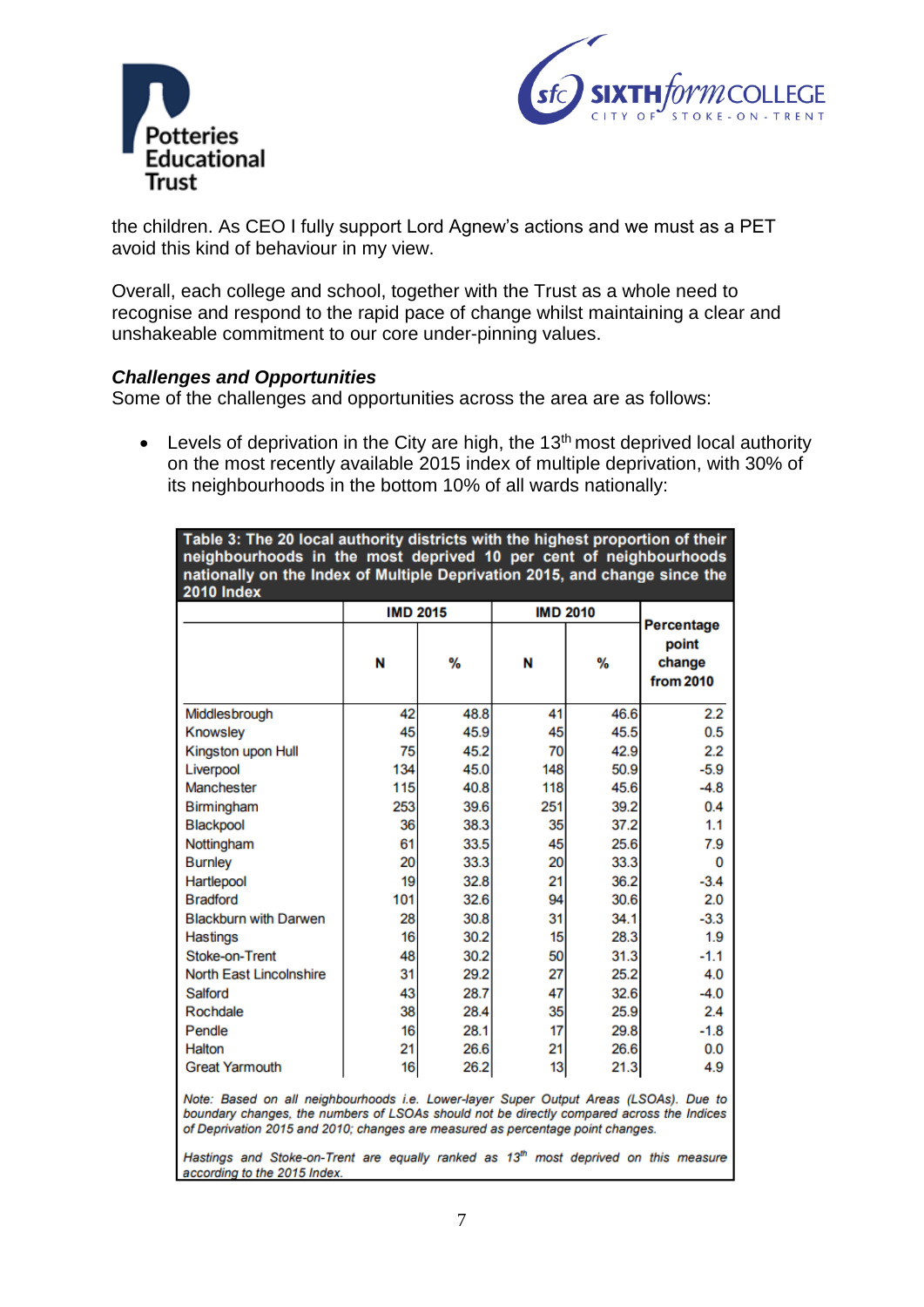



- The percentage of adults economically inactive in Stoke-on-Trent is approximately 5% above the national average.
- An ever-increasing rate of teenage mental health problems locally and nationally. Some of this is linked to drugs and gang issues, or to the ever increasing number of dysfunctional families in the area. So far in 2018-19 there has been a large increase in mental health and safeguarding cases both in the Sixth Form College and across the City. At the same time the local CAMHS service is overwhelmed to the point where last year only 1 out of 80 referrals from the college made it through to treatment by CAMHS – in effect there is currently no service for 16-18 year old young people in the area, and limited capacity pre-16. This may change with a new trailblazer project but we await and see what will happen.
- A growing level of community tension and gang related issues across Stoke on Trent. This has been further exacerbated by the BREXIT process, local byelections and a national trend towards increasing drug & gang related knife crime.
- Levels of achievement in GCSE English and Maths continue to be well below national averages, although the Mathematics Excellence Project is having an impact on Maths. The successor to this project's support for resit Maths and English, funded by the Opportunity Area and led by the PET, will provide further support for teacher development in both resit subjects. However, it is still the case that a low proportion of young people in Stoke on Trent can access level 3 courses due to their achievement level at KS4.
- A high proportion of young people in City schools are in receipt of free school meals or pupil premium.
- All of the above led to Stoke on Trent being identified as an Opportunity Area under the government's initiative to increase social mobility. A series of priority groups have produced detailed, funded action plans, now just starting to be enacted, to support the worthy aim of improving the situation.
- Up until recently there was an increase in the number and range of post 16 providers in the City, but a decrease in the actual range of provision – small school sixth forms have struggled to provide the breadth of curriculum that a sixth form college or larger school sixth form such as Biddulph High School can, or even reasonable standards of quality, let alone financial stability. This has led to recent closures of the smallest of these school sixth forms.
- The area has not only high levels of deprivation but low levels of aspiration, parental education, low skills and a nationally very low proportion of the population educated to at least level 4 (see latest POLAR 4 data)
- New industries continue to grow in Stoke on Trent and new job opportunities especially in sectors such as medical sciences, engineering, logistics, creative industries and renewable technology amongst others. A growth in job opportunities in skilled areas brings the tension of a low-skilled population to resolve.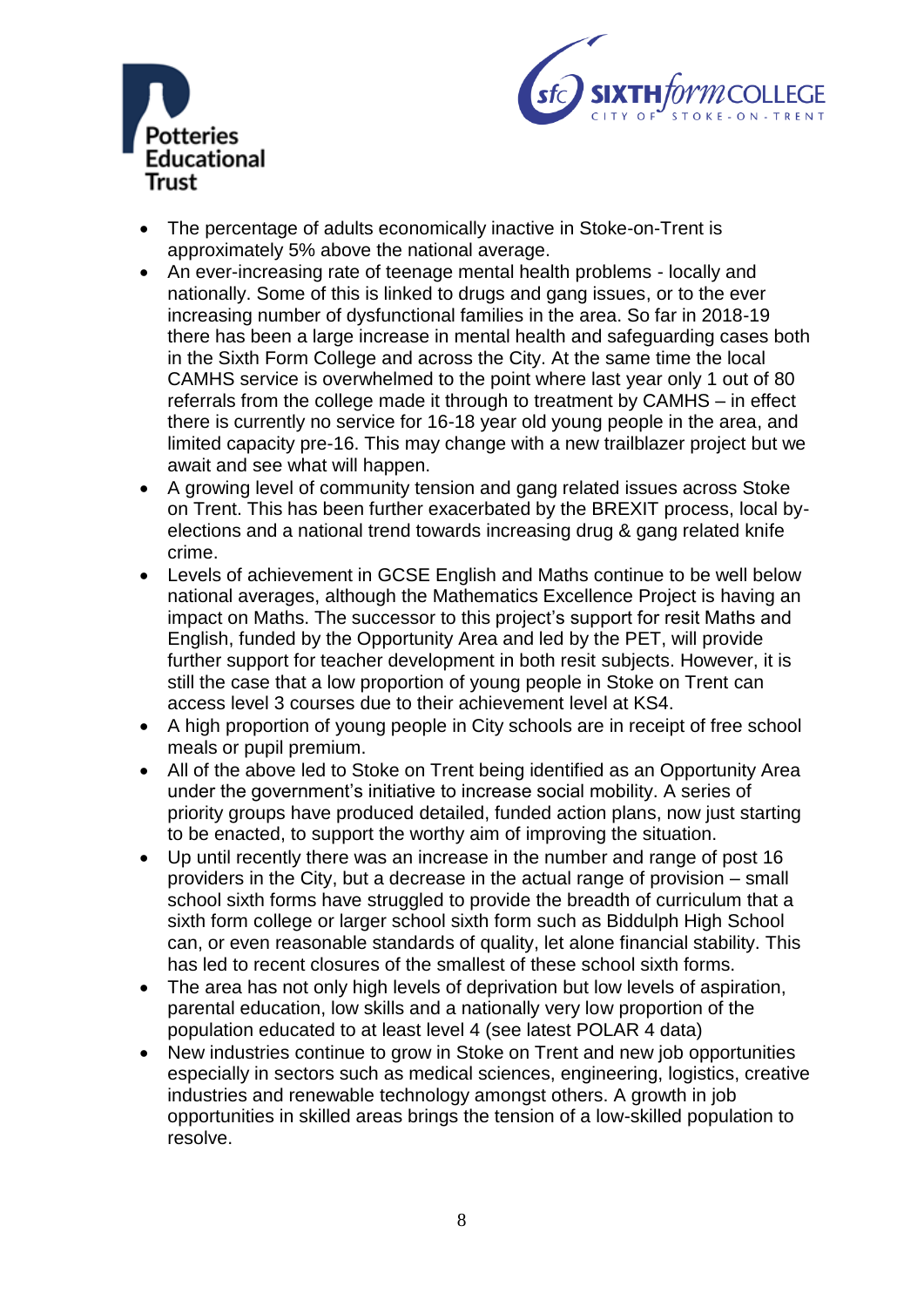



- The impact of central government funding cuts in the sub region remains disproportionally high. Of particular concern is the static sixth form funding rate of £4000 per head – unchanged for 5 years and meaning a 20% cut in funding over this time in real terms. The CSR in November 2015 ensured the continuance of this inequity for the lifetime of the parliament instead of some form of redistribution of funds. The situation has been worsened by an ever increasing cost of employing staff as national living wage, national insurance and pension contribution rises have led to an increase from around 20% to now 33% on costs for every employee. Further rises are shortly to occur in employers' pension contributions (from 16% to 23%), and although these are being covered by government in the immediate short-term, there is no guarantee this will happen in the future. Were this not to be the case it would amount to an approximate reduction in funding per child of around £140 per annum. All of this makes the development of alternative funding streams as well as efficiency more vital than ever for the PET.
- As described above, despite government recognition of the pressures on school budgets pre 16 and some temporary additional funding as a result, post 16 provision continues to be funded at one of the lowest rates in the developed world. Increasing pressure from AoC, SFCA, ASCL, Ofsted and IFS will continue to be maintained to address this scandalous situation but with no impact as yet. Anybody able to promote the Raise the Rate campaign for sixth form education:

#### <https://www.raisetherate.org.uk/>

is encouraged to do what they can to contact their MP to encourage them to support this change in funding level for all sixth form students – whether studying in a school or a college.

- Pre-16, the pressure on local councils to support the ever-increasing costs of the Educational Health Care Plan system is acting as a drain on resource, with direct impact on school budgets as councils move money from the schools block.
- Opportunities within Mathematics have emerged lately with initiatives involving additional funding for level 3 Maths growth (using 2017-18 as the baseline) and resit Maths project funding, as well as the possibility of University Maths Schools. The PET is well-placed to take advantage of these given its expertise in Maths education, but the sums of money involved for some of these remain small.
- Similar inequities exist in school funding in comparison with other regions, and the new funding formula looks to only worsen the situation.
- There has been a growing population of black and ethnic minorities; for instance, the college has seen an increase from 18% to 21% over the last 4 years (which also masks a decline in 2016-17 from a previous high point of 26%). A growing proportion of students from outside the City (now one third) has contributed to arresting this rise.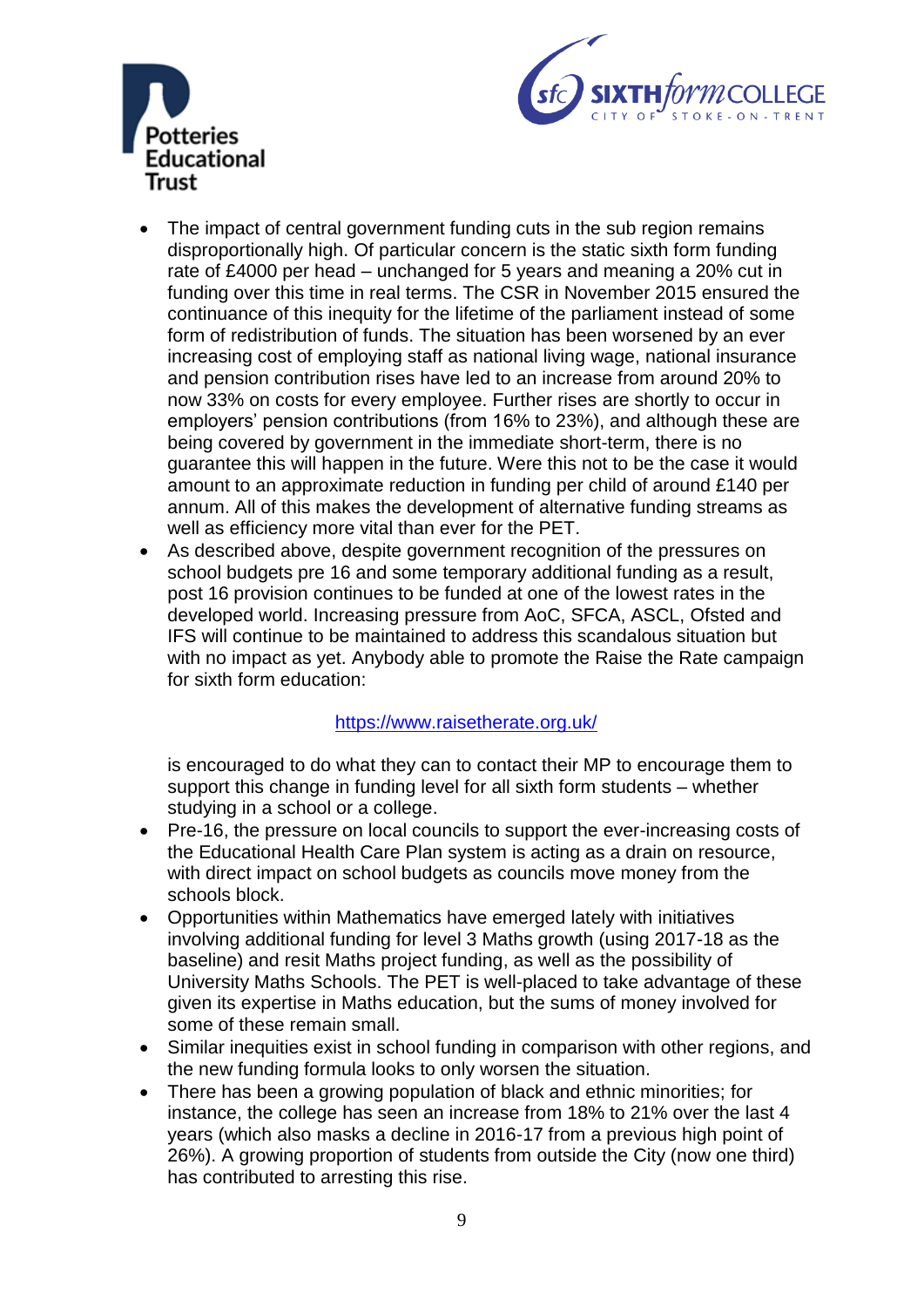



- The perception of the college and its teaching quality is changing over recent years in a positive direction, whilst being mindful of competition within the locality for this reputation. Similarly, Biddulph High School's reputation continues to grow locally, linked to ongoing strength in results and Ofsted judgements, as with the Sixth Form College. New schools who are now joining the PET as Associate Members all also have a real strength in teaching and learning, with strong Ofsted and data outcomes. There is thus an opportunity to further develop the strength of the PET as a whole in teaching and learning quality, building on its current successes, but seeking to be Outstanding in all areas, as we prepare children and young people for the next stage in their lives.
- There has been a growth in primary school populations and decline in high school population (by roughly 3% annually) over the period 2015-2019. From this point there is a considerable surge in the population post 16, to match the large increase in years 7 to 11 in high schools.
- There is a growing pressure across the public sector following years of austerity, low wage growth, increased demands for varied and new activity, and constant structural change, with now the added burden of BREXIT, and the associated financial concerns and distraction from key priorities that this brings. All of this leads to uncertainty and increases work pressure on everyone working in this sector.

## *Key Challenges for the Future 2019 - 2022*

The key challenges facing sixth form colleges and schools include:-

#### *All Phases*

- Cost pressures and the squeeze on public funding for education, with increased institutional contributions to pensions and national insurance.
- Difficulty in recruiting teaching staff currently new recruits to PGCE courses are down by one third with greater numbers leaving the profession due to workload issues or through retirement.
- Changing student populations –post 16 before a dramatic increase now imminent (year after next); radically growing in the primary and secondary phases. The problems above make this even worse to manage.
- Growing problems with the mental health of children and young people in all phases of education with shrinking resource available through the NHS
- Societal issues in areas such as dysfunctional families, gang culture and loss of male role models impacting significantly on the well-being of students
- Changes to the Ofsted Common Inspection Framework and the implications for curriculum design and teaching and learning
- Continuing to put radical curriculum change across the sector successfully into practice
- The paradox of an Ofsted framework that promotes curriculum diversity that central government funding is increasingly insufficient to afford. In addition,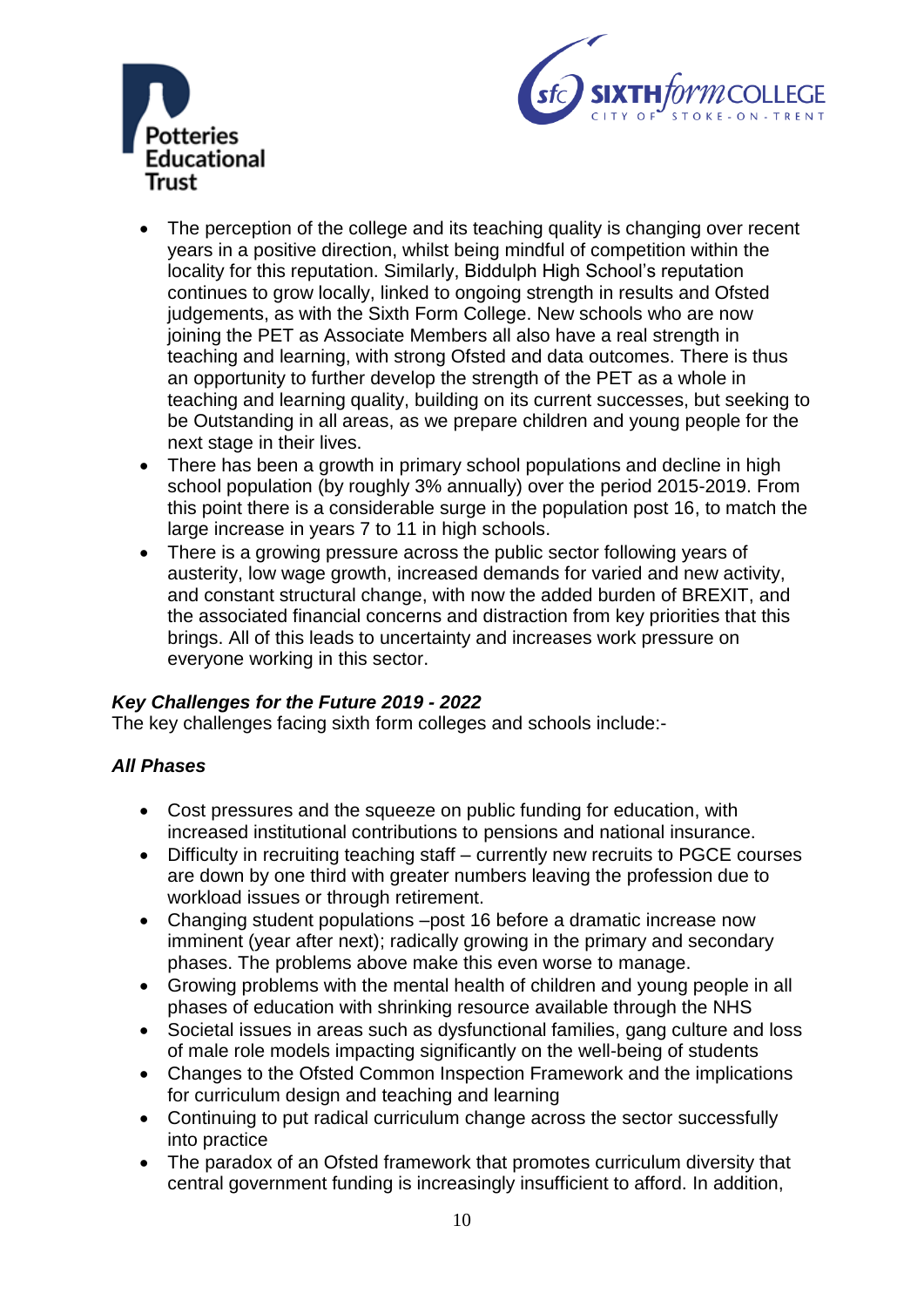



the relentless pressure to maximise the percentage (ultimately circa 90%) of students taking Ebacc subjects pre 16 or facilitating subjects post 16.

- The multi-academy trust landscape has numerous examples of both good and bad practice. This is an opportunity for the PET in espousing and promoting our approach to MAT growth and development, maintaining our core values of the primacy of every child and young person and a rich, diverse curriculum that goes wider than just qualifications.
- Pressure from the Regional Schools Commissioner to grow and amalgamate trusts

## *Primary*

- In the primary phase, the still relatively new and harder KS2 testing has placed particular demands on the ability of primary schools to continue to deliver a rounded curriculum whilst meeting the challenge of the tests.
- The new Maths and English curriculum is especially challenging at KS2, with reading and also problem solving a concern for many. Maths mastery has become a real opportunity to move Maths education forward at this and every level.
- For schools in the Stoke on Trent region, the challenge of the burden of PFI financing is an ongoing concern with many facing annual bills of circa 10% of income to the PFI companies concerned. This creates challenges for any school seeking to academise or to move sponsors.
- Pressure on funding and changes to subsidies for nursery places creates its own concerns whilst the challenge to maintain ever more pre and post school activity continues to increase.
- The difficulty in developing the curriculum to support changes in government priorities e.g. around languages and computing is a thorny problem for some schools.
- Surging population in the primary phase presents challenges of resource, leading to cramped conditions in many schools.
- Growing problems linked to societal change and exacerbated by poverty in areas such as child mental health, gang culture for children even as young as 10 or 11 and complex safeguarding cases mushrooming.

## *Secondary*

- The impact of changes in the pre-16 curriculum, GCSE Maths and English, the impact of Progress 8 and a frankly absurd national target of 90% of all young people to take the EBacc.
- In particular the narrowing of the curriculum that the above two developments are producing is a major concern for the continuing health of the creative subjects. As recognised above this creates a tension with the curriculum emphasis in the new Ofsted framework.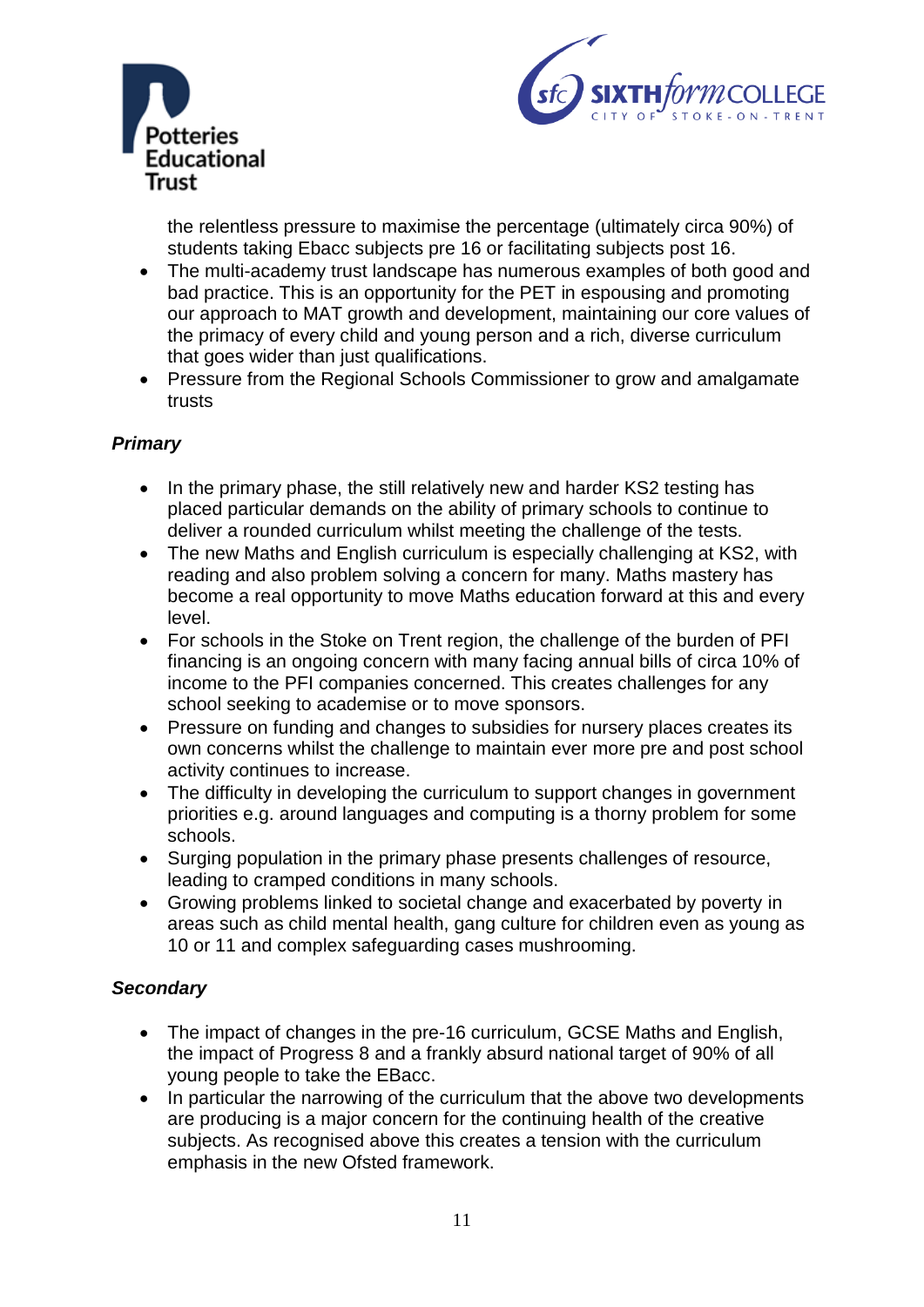



- For schools in the Stoke on Trent region, the challenge of the burden of PFI financing is an ongoing concern with many facing annual bills of circa 10% of income to the PFI companies concerned. This creates challenges for any school seeking to academise or to move sponsors.
- The removal of local authority support that traditionally has been available to non-academy schools places added pressure to take decisions on each school's future.
- The still relatively new GCSE grading systems continue to run the risk of causing confusion to parents and students and the difficulty in setting that standard for the new grades as well as tracking and monitoring performance is a key concern. In particular, the value of a grade 4 versus grade  $5 - for$ many subjects a grade 4 will allow progression to a sixth form education but not to study that specific subject. There is a real student transition issue here and a tension for academies in deciding on relative prioritisation of achievement versus future progression.
- For secondary schools, the challenge of recruiting high calibre staff, especially for 11-16 schools in shortage subjects such as science and maths is a key concern. This is exacerbated by a surging population lower down the school as the demographic bulge continues in this age group.

## *College/Post -16*

- Maintenance of the sixth form college brand now the college has achieved academy status, whilst achieving financial sustainability. At the same time maintaining a healthy sixth form mix of provision within the PET, either in a school sixth form or a college setting – no other Trust in the area has this richness of provision.
- Competition and a marketization of education leads inevitably to young people and their parents as consumers being swayed by at times unrealistic promises to effectively delay their progression or reduce their future opportunities by the decisions they make.
- Implementing nationally agreed but chaotic changes in the curriculum at all phases, with the post-16 challenge of now more demanding A levels and BTECs and the requirements of Level 2 Maths and English. This is complicated by having two BTEC systems in operation – one with and one without exams.
- Planning for the implementation of T Levels an exciting but complex new qualification.
- Maintaining and increasing the profile of the college and Biddulph High School sixth form within our local communities whilst we face the above-mentioned demographic challenges as well as competition.
- The above mentioned funding pressures at sixth form level add genuine pressure on curriculum breadth and efficient staffing and class sizes, especially in minority subjects such as languages and music.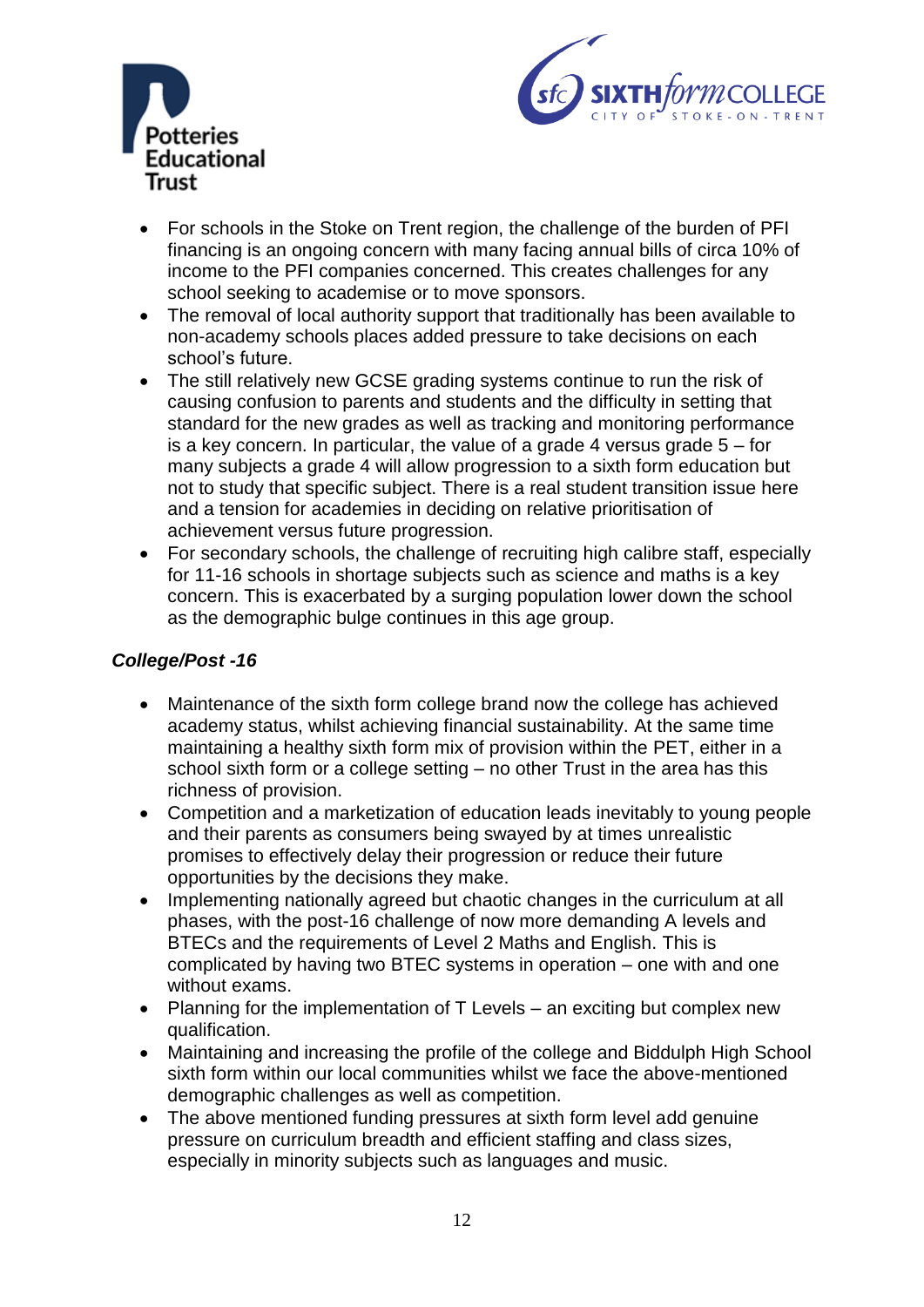



## *Other Relevant Information*

## *Demographics*

## *Secondary and Post -16:*

A detailed analysis of the latest DFE SFR 16/2015 school census data for current partner feeder schools showed a decline in year 11 cohort of 9.5% to the year 2018. However, this is now being followed by a sharp rise such that by 2020 the equivalent year 11 cohort will have increased by 4% on the previous (2018) level. However, there is some evidence (DFE Edubase school cohort enrolments) that the official EFA census data is slightly pessimistic in that they do not take into account high levels of mobility and the growth in the local population from, in particular, Eastern European countries (See Oxford University Migration Observatory data 2015), although BREXIT may now impact on this of course. In planning for the future we have taken into account the reduced size of the cohort and the subsequent financial impact.

Prudent assumptions about increase in market share, growth in level 2 provision, and some increase in local school performance, are expected to continue to counter this demographic trend and allow the College to maintain a stable population with a hoped for growth of 50 per year in each up to 2021-2022 at which point the college would be full. Indeed, the college population for 2017-18 grew by almost 10% and current applications for 2019-20 are currently in line with this growth pattern at the time of writing this document.

The above growth has meant a significant rise in income under the lagged model in 2018-19 from the core 16-19 learners, offsetting increases in costs and falls in income in other areas (eg lower than expected HE recruitment). This income will then continue to grow in a measured way as we enlarge by roughly 50 students per annum. Failure to grow in this way will require further offsetting alternative income development and increased efficiency combined with continued rationalisation of the curriculum –as has been the case in each of the last three years according to need. Having said this, it is the intention of the College to substantially maintain its curriculum profile and avoid the vicious cycle of course cutting which ultimately reduces our attractiveness as a post-16 destination for young people.

Biddulph High School sixth form is currently encountering a small demographic related dip meaning next year's budget is a challenging one. After this with the population bulge coming through and PET supported promotion of the school sixth form, we envisage a steady rise to capacity once more.

Similar concerns affect High Schools of the 14-19 category in e.g. the Staffordshire Moorlands in managing falling demographic and rising costs. The challenge for the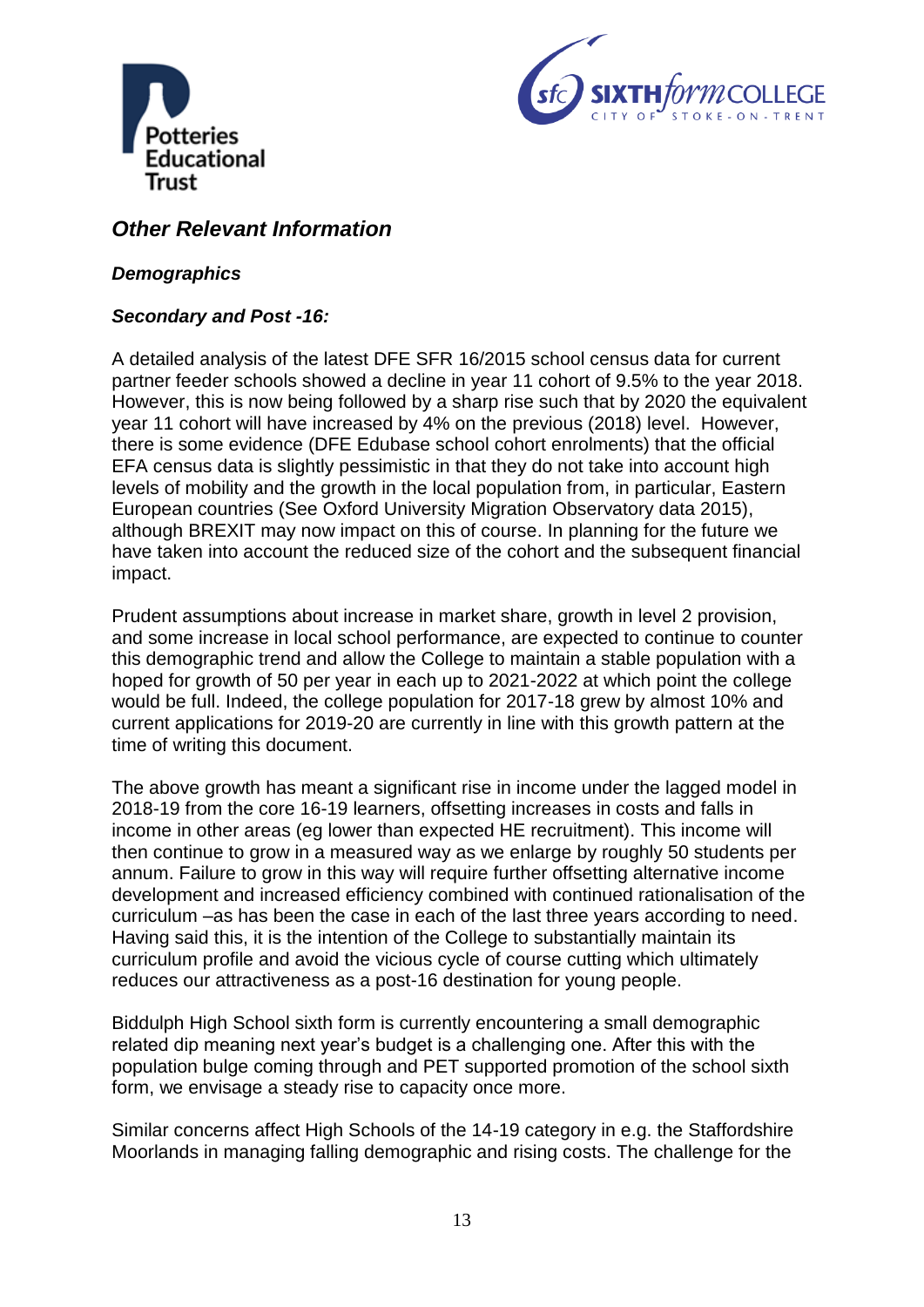



PET is to work with any such schools who link with the Trust in supporting them in maintenance of a broad curriculum. Allowing them to share in the HE income stream will support this although caution needs to be given to too great expected growth following this year's lower than planned figure. Additionally, joint curriculum planning and resourcing will also aid the maintenance of curriculum breadth.

## *Primary and KS3:*

The population in this age range continues to surge meaning that new schools will be required and existing provision is extremely stretched across the region in terms of class sizes, staffing and buildings. Schools need to carefully plan their responses to this issue and the PET can support in terms of e.g. business services as well as HR, IT, financial and curriculum planning.

## *Labour Market Information*

During the past five years, the college has re-designed the curriculum model to better meet the needs of the local and national skills priorities, whilst maintaining the unique position as a key specialist provider of sixth form general education in the county. The process began in 2013 / 14, when the college mapped current curriculum provision against the identified Local Enterprise Partnership priority growth and significant growth areas. The curriculum courses and enrichment activities were then grouped into six Pathways, each designed to support progression into higher education and employment. Each Pathway is shaped to facilitate curriculum cohesion in both the approach to teaching and learning together with the development of the *Stoke 6th Graduate* attributes. The above-mentioned Futures Programme and Level 3 Foundation initiatives are all aligned to these pathways in order to enhance progression, aspiration and excitement in learning for our students.

Each student now follows a unique programme of study designed to meet their individual needs. Fundamental to this approach is the initial information, advice and guidance which will enable each student to be enrolled onto a particular pathway. During the year, the student is also supported in selecting one of four future 'progression routes'; Russell group, national university, local university or employment / apprenticeship. This will be enhanced using the Futures initiative via the relevant Baccalaureate option chosen – a reasonable proportion (10%) of our students continue to enrol onto one of these courses and we will seek to extend this over time.

The college carefully maps the progression of all our students in relation to key LEP priorities, with currently around two thirds of students progressing into one of these sectors.